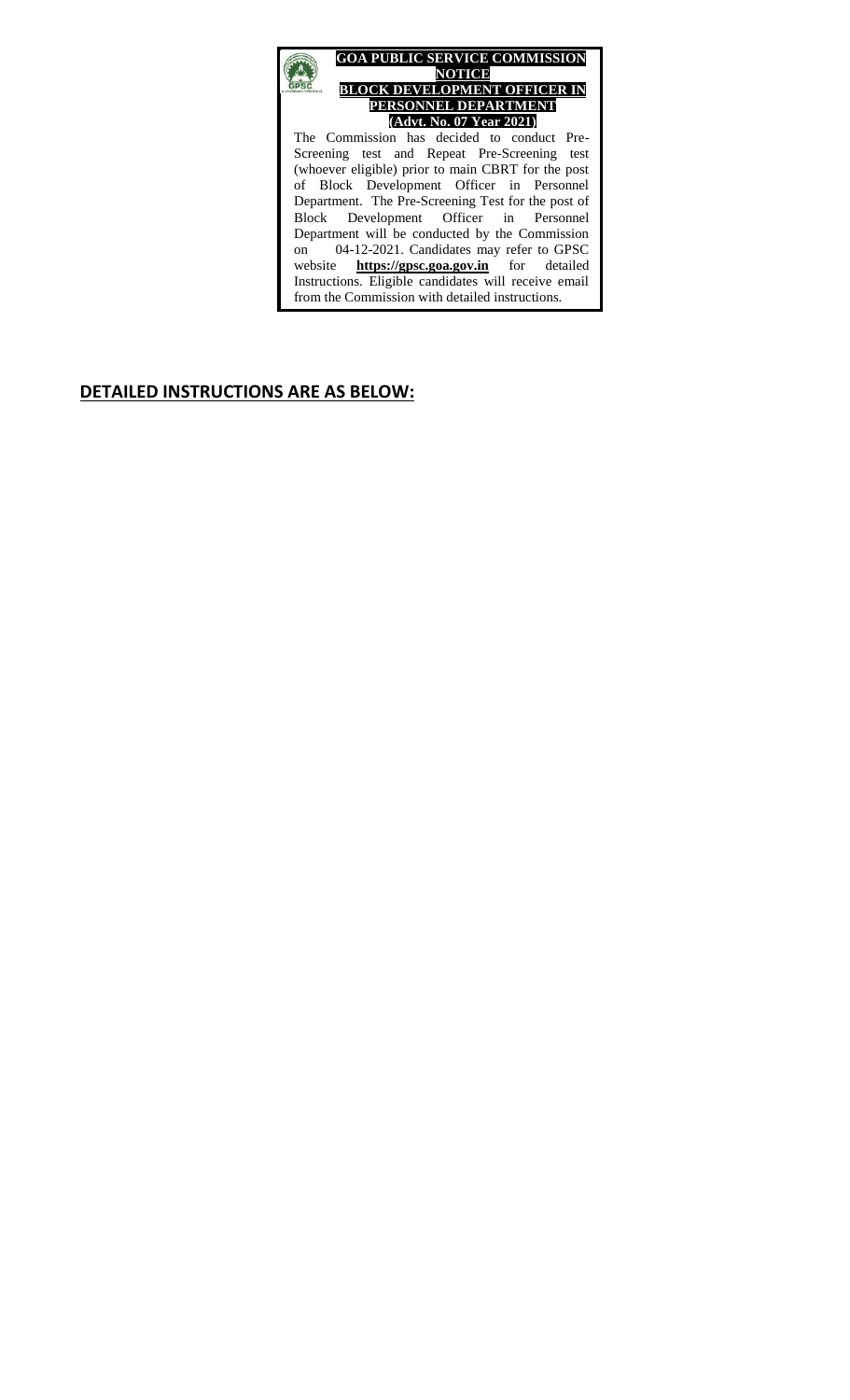# **Instructions for the post of Block Development Officer in Personnel Department (Advt. No. 07 Year 2021):**

In view of the large number of applications that the Commission have received for these positions, the Goa Public Service Commission has decided to conduct an additional Prescreening test prior to main CBRT for appointment to the posts of Block Development Officer in Personnel Department.

# **I. PRE-SCREENING TEST**

This additional Pre-screening test will be conducted as follows:

- 1. The pre-screening test will be of **75 minutes**.
- 2. The above test will be conducted batchwise.
- 3. Each batch will have a separate question paper. However, the difficulty level of each paper across batches would be similar.
- 4. The paper will comprise a total of sixty questions of multiple choice type (MCQs) and every question answered will carry one mark for the right answer and zero marks for the wrong answer.

# **DETAILED SYLLABUS FOR PRE-SCREENING TEST FOR THE POST OF BLOCK DEVELOPMENT OFFICER IN PERSONNEL DEPARTMENT**

## **I. General Intelligence, reasoning and numerical aptitude:-**

Number Series, Verbal Classification, Analogies, Matching Definitions, Verbal Reasoning, Statement and Assumption, Statement and Conclusion, Judgments on Cause and Effect, Letter and Symbol Series, Essential Part problems, Artificial Language, Making Judgments, Analyzing Arguments, Course of Action, Logical Problems ,Theme Detection, Statement and Argument, Odd Man Out and Series, Problems on Ages/ seating , word formation, Ranking Arrangements , Venn Diagrams , arrangement /Family trees ,coding decoding ,Problems on time /distance and similar topics - **50 marks**

## **II. English Comprehension 10 marks**

Note:

\* Duration for Pre-screening Test : **75 Minutes** \*Maximum Marks for Pre-screening Test : **60 Marks**

- 5. The minimum passing marks at this pre-screening test shall be as follows: General Category……….60% (36/60) OBC ……....55% (33/60)
- 6. In order to afford those candidates who have scored border line marks at this prescreening test and have therefore failed to qualify, the Commission has decided to allow these candidates another opportunity by conducting a repeat pre-screening test.

# **II. REPEAT PRE-SCREENING TEST**

7. This repeat pre-screening test will be conducted within a period of two weeks from the conduct of the pre-screening test and those candidates who score the following marks at the pre-screening test will be permitted to answer this repeat pre-screening test.

General Category……….**35 marks or 34 marks or 33 marks**

OBC Category ……...**32 marks or 31 marks or 30 marks**

8. Candidates are to note that they will not need to apply to answer this repeat prescreening test since the Commission will collate the data of all those candidates who secure marks as listed above and inform them of the date, time and venue of the repeat